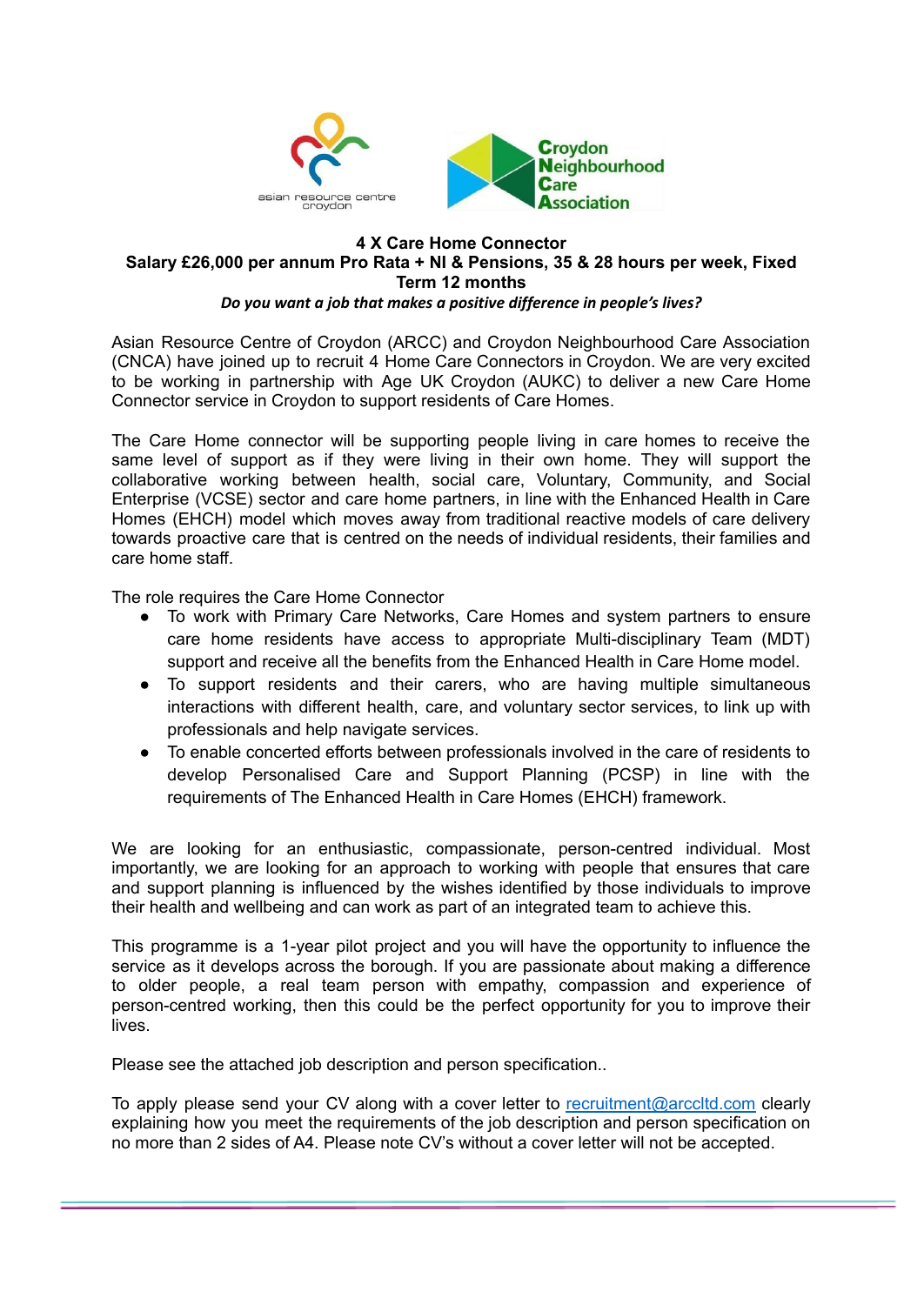**Closing date for applications: 9am on 12 th May 2022 Interview Dates: TBC**

# **One Croydon Alliance for Health and Care**

### **JOB DESCRIPTION**

| <b>Job Title:</b>                  | Integrated Community Networks Plus (ICN+) Care Home |  |  |
|------------------------------------|-----------------------------------------------------|--|--|
|                                    | Connector                                           |  |  |
| <b>Contract:</b>                   | Fixed Term, 12 months                               |  |  |
| Grade/Salary:                      | £26,000 Pro Rata + NI & Pensions                    |  |  |
| <b>Hours:</b>                      | 35 & 28 hours                                       |  |  |
| Location:                          | Croydon, exact location TBC                         |  |  |
| <b>Stakeholder</b>                 |                                                     |  |  |
| <b>Relationships:</b>              | One Croydon Alliance Organisations                  |  |  |
| <b>Budget Responsibility: None</b> |                                                     |  |  |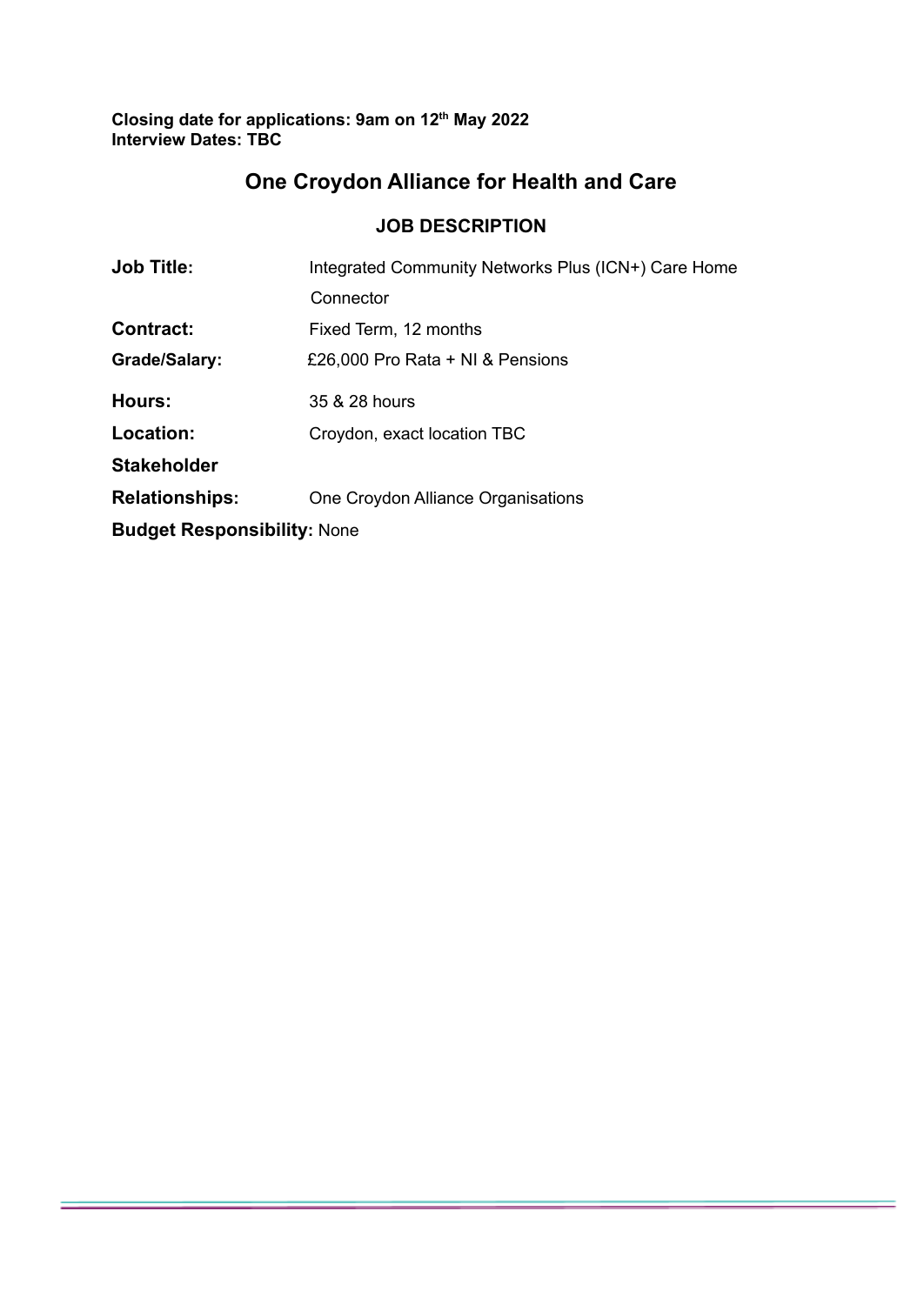# **BACKGROUND**

### **One Croydon Alliance**

The One Croydon Alliance is a health and care partnership created from a shared ambition to use Outcomes Based Commissioning to improve the lives of older people in Croydon. The partners in this Alliance are: Croydon Council, Croydon Health Services, Croydon Clinical Commissioning Group, Croydon GP Collaborative, South London and Maudsley Mental Health NHS Trust and Age UK Croydon.

In 2014, Croydon Council and the Croydon Clinical Commissioning Group recognised they faced a common challenge to improve services for older people in an environment where demand was increasing and resources were reducing. They agreed to work together to establish an Outcome Based Commissioning (OBC) framework to develop services for people over 65.

There followed an extensive engagement programme with local residents and stakeholder groups to agree local outcome priorities and local providers worked to develop a new Model of Care in consultation with local stakeholders and service users.

In April 2017, local partners formed an alliance and signed a 1-year transition plan the Croydon Alliance Agreement based upon which was followed by a further 9 years extension signed in March 2018.

Initially, the Alliance focused on older people and developed the Living Independently for Everyone (LIFE) service as well as setting up the GP Huddles and Telemedicine in Care Homes.

The Alliance has now extended its work to all adults and the direction of travel is that eventually the whole population will be in scope for Alliance working.

### **Alliance Vision and Ambition**

### *'Working together to help you lead your life'*

"The Alliance vision is to support the people in Croydon to be independent and live longer, healthier and fulfilling lives and be able to access high quality care, in the right place and at the right time, thereby reducing health inequality in Croydon. The aim is to achieve this vision while realising financial sustainability in the system and maintaining improved outcomes".

### **Integrated Community Networks Plus (ICN+)**

The aim of the ICN+ programme is to establish an integrated community health and social care service comprising services from across Adult Social Care, Croydon Health Services, Mental Health and the voluntary sector within each locality. The teams will enable information sharing, joint assessment and care management. The integrated service model will ensure a one name, one budget one team approach, use of an agreed single eligibility assessment and review process, and increased entry pathways - all working to the same key outcomes.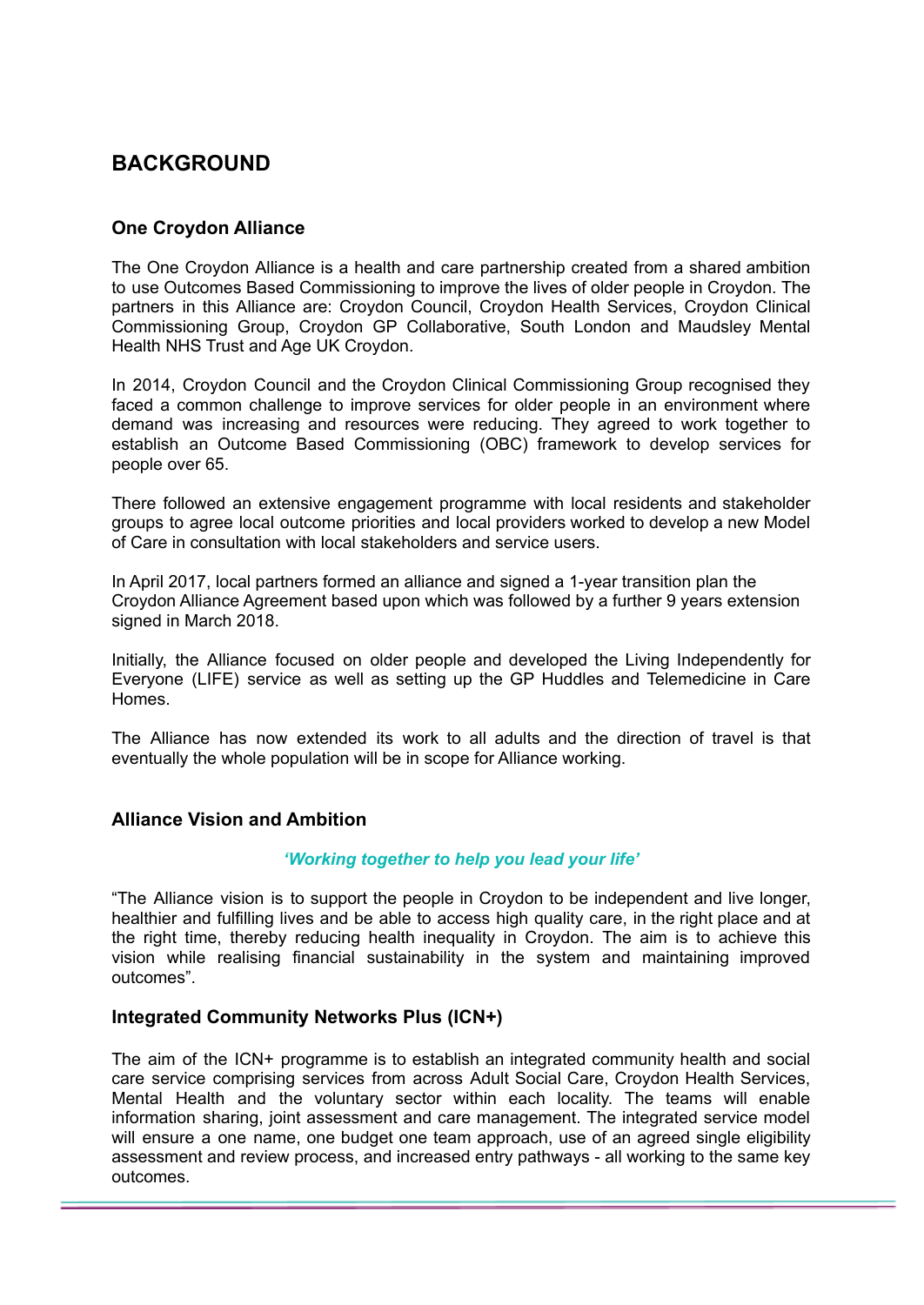Services under ICN+ localities are as follows:

- Community nursing
- Adult social care over 65s
- Adult social care under 65s
- Therapy services
- Age UK Croydon Personal Independence Coordinators (PIC) over 50s
- Mental Health PICs
- Named person for smaller community services e.g., Diabetes

The ICN+ model aims to support people to stay well rather than treat them when they become sick. It focuses on preventing people developing long term conditions, such as diabetes or depression. If people have a condition, we will work with them to stop it from becoming worse. We recognise that physical health and mental health go hand in hand. Therefore, if we focus on preventing people from becoming lonely and socially isolated, we will support them to stay independent and healthy.

### **The Enhanced Health in Care Homes Framework**

People living in care homes should expect the same level of support as if they were living in their own home. This can only be achieved through collaborative working between health, social care, Voluntary, Community, and Social Enterprise (VCSE) sector and care home partners. The Enhanced Health in Care Homes (EHCH) model moves away from traditional reactive models of care delivery towards proactive care that is centred on the needs of individual residents, their families and care home staff. Such care can only be achieved through a whole-system, collaborative approach.

C**are Element 2 of the Framework (MDT support including coordinated health and social care) identifies as best practice the introduction of care coordinators who can link-up and build on services already provided in the community. Care coordinators provide support to residents and their carers who are having multiple simultaneous interactions with different health, care, and voluntary sector services. They will provide the vital connection and coordination between care homes, their residents and the local MDT delivered as part of the EHCH model.**

### **Care Homes in Croydon**

Croydon has 128 registered care homes and the largest Care Home provision within London with over 3000 beds. Approximately half are Older People's homes and the rest are MD/LD homes.

Given the scale of the challenge for Croydon in supporting this large number of care homes, access to services for Care Home residents has historically been variable as some services were not commissioned to cater for care home residents; whilst specialist services commissioned for care homes, especially LD and Mental Health, have always been extremely stretched.

To address this inequity of access more investment is being put into ICN+ so that residents in every care home can have the same level of access to locality services as any other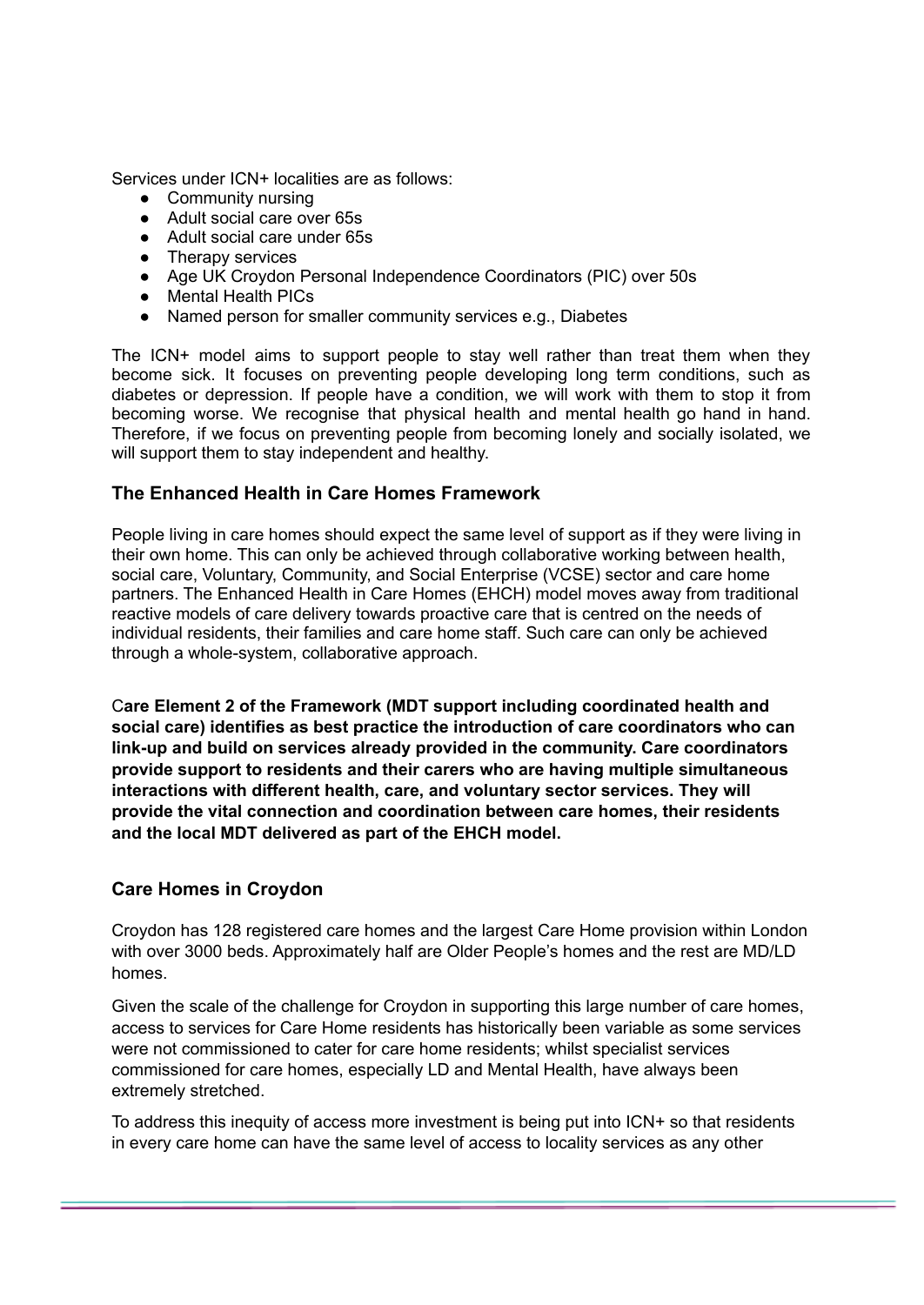Croydon resident. The Care Home connectors will be crucial to enable this enhanced level of access.

### **SUMMARY OF THE ROLE**

- To work with Primary Care Networks, Care Homes and system partners to ensure care home residents have access to appropriate MDT support and receive all the benefits from the Enhanced Health in Care Home model.
- To support residents and their carers, who are having multiple simultaneous interactions with different health, care, and voluntary sector services, to link up with professionals and help navigate services.
- To enable concerted efforts between professionals involved in the care of residents to develop a PCSP in line with the requirements of the EHCH framework.

### **KEY FUNCTIONS**

To work with the wider System to implement the key principles and elements of the Enhanced Health in Care Homes (EHCH) Framework in Croydon Care Homes hosted by one of the ICN+ Localities:

- To establish relationships between PCNs and MDTs (Multiagency huddles, ICN+ MDTs or Complex Care MDTs) to deliver an integrated approach to the delivery of care to the residents in line with the EHCH framework requirement.
- To work with Care Homes, PCNs, GPs and other professionals to identify and take resident requiring MDT discussions to the relevant ICN+ MDT
- To support members of the Care Home / ICN+ MDT in the development of Personalised Care and Support Plans for residents as identified by Care Homes, GPs or other professional involved in the care of a resident. This will be achieved through coordination of actions, agreement at the MDT of who will write the plan, and check on progress
- To feed back to GPs or other professionals (including care homes staff) involved in the care of a resident any agreed actions or care plan agreed by the MDTs
- To provide a central, continuous point of contact for the residents, relatives/carers and the range of professionals involved in the care plan for the residents.
- To ensure care is coordinated, agreed actions followed up by relevant professionals and communication between involved services is seamless.
- To participate in regular multi-agency team meetings, providing advice and information on community support options at these meetings.
- To develop an understanding of available community services and signpost care homes, families and professionals to these where required.
- Promote the role of the ICN+ Care Home Connector through engagement with Care Homes and other professionals.
- Support with the uptake of screening programmes (including cancer), immunisation programmes, health checks and other relevant services within Care Home residents, acting as a champion for these schemes to Care Home residents.
- Act as the single point of contact for gathering and collating information on out of borough residents when they first enter the Croydon system.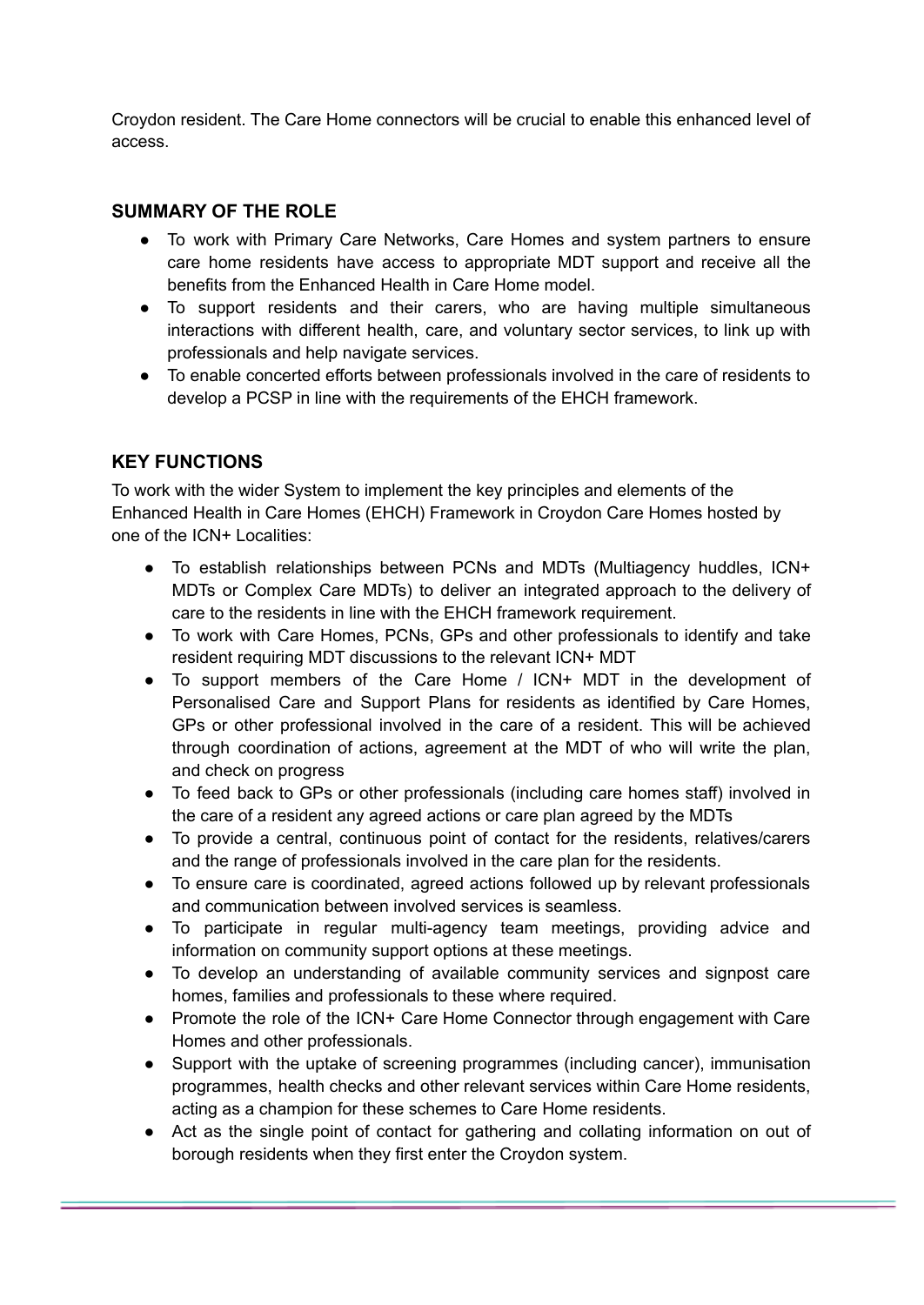### **KEY RESULT AREAS**

The key outcomes for the ICN+ Care Home Connector role are:

- Improved Care Home resident experience of services, which will be more coordinated, more holistic and person-centred thanks to access to a multi-agency/multi disciplinary team and the development of more personalised care and support plan.
- Care Homes have equitable access to services within the ICN+ locality, as all other Croydon residents
- Residents will have better access to community support, information and advice to help prevent crisis leading to empowered communities that feel more connected, less isolated and less dependent on statutory services.
- ICN+ service will be more proactive than reactive. More proactive and preventative care will lead over time to reduced health inequalities, longer healthy life expectancy, improved wellbeing.

### **KEY WORKING RELATIONSHIPS**

The ICN+ Care Home Connector will work with a range of other key services including:

- GPs and Primary Care services
- Primary Care Networks Care Home DES
- Integrated Community Networks Plus (ICN+)
- Multi Agency huddles
- Care Homes
- CHS A&E
- CHS discharge team
- One Croydon Alliance partners
- Ageing Well Programme

### **GENERAL**

### **Green Commitment**

Ensuring both individual and teamwork meets the Council's Green Commitment Policy goals in reducing energy consumption and waste, increasing renewable energy use and recycling, contributing to a reduction in traffic congestion and using sustainable materials

### **Data Protection**

Being aware of the council's responsibilities under the Data Protection Act 1998 for the security, accuracy and relevance of personal data held, ensuring that all administrative and financial processes also comply.

### **Confidentiality**

Treating all information acquired through employment, both formally and informally, in confidence. There are strict rules and protocols defining employee access to and use of the council's databases. Any breach of these rules and protocols will be subject to disciplinary investigation. There are internal procedures in place for employees to raise matters of concern regarding such issues as bad practice or mismanagement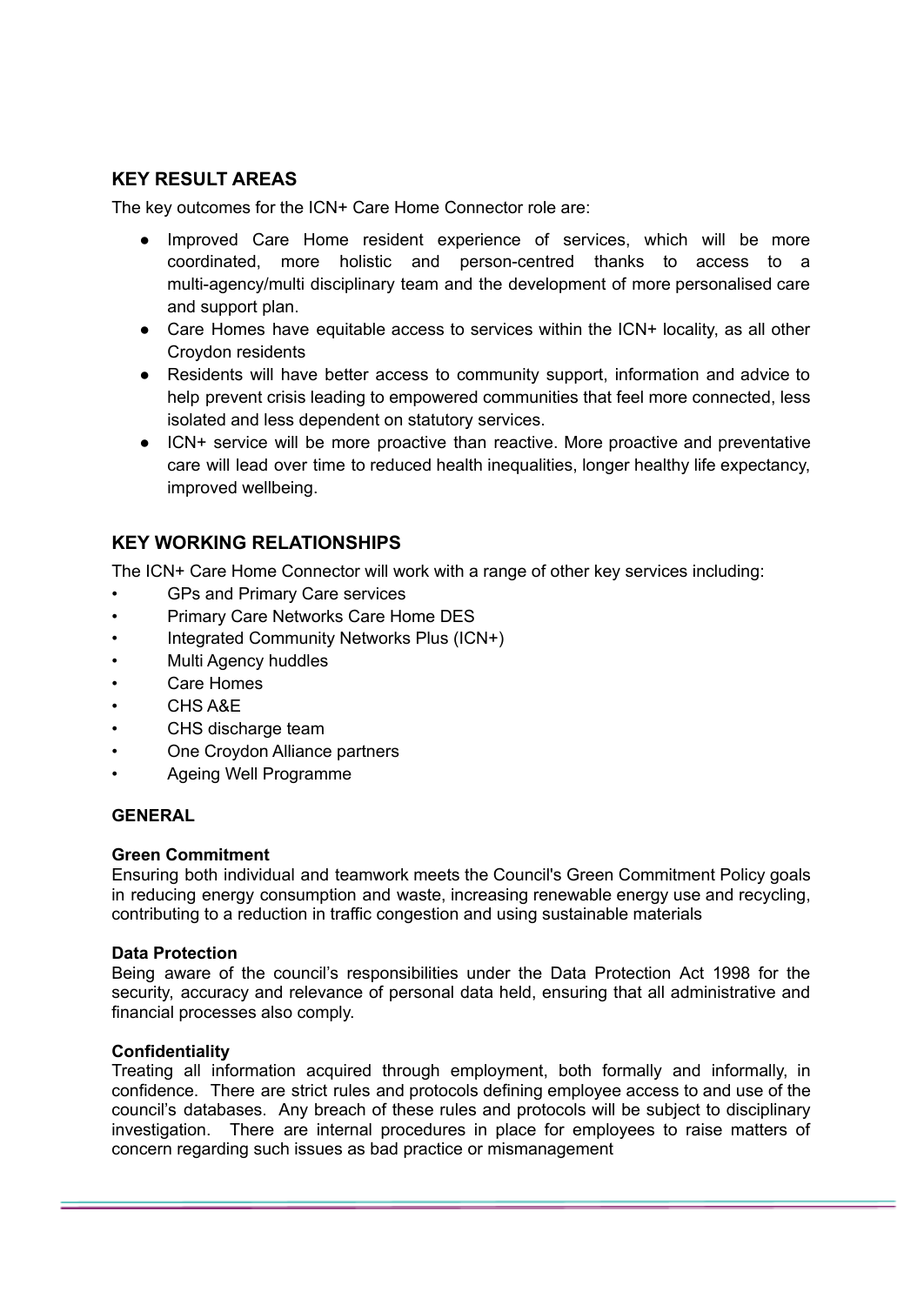### **Equalities and Diversity**

The council has a strong commitment to achieving equality of opportunity in its services to the community and in the employment of people. It expects all employees to understand, comply with and promote its policies in their own work, undertake any appropriate training to help them to challenge prejudice or discrimination

#### **Health and Safety**

Being responsible for own Health & Safety, as well as that of colleagues, service users and the public. Employees should co-operate with management, follow established systems of work, use protective equipment and report defects and hazards to management. Managers should carry out, monitor and review risk assessments, providing robust induction and training packages for new and transferring staff, to ensure they receive relevant H&S training, including refresher training, report all accidents in a timely manner on council accident forms, ensure H&S is a standing item in team meetings, liaise with trade union safety representatives about local safety matters and induct and monitor any visiting contractors etc., as appropriate

### **Contribute as an effective and collaborative team member**

This will involve:

- Participating in training to demonstrate competence.
- Undertaking training as required for the role.
- Participating in the development, implementation and monitoring of service plans.
- Championing the professional integrity of the service

This job description can be updated annually as part of the personal development plan.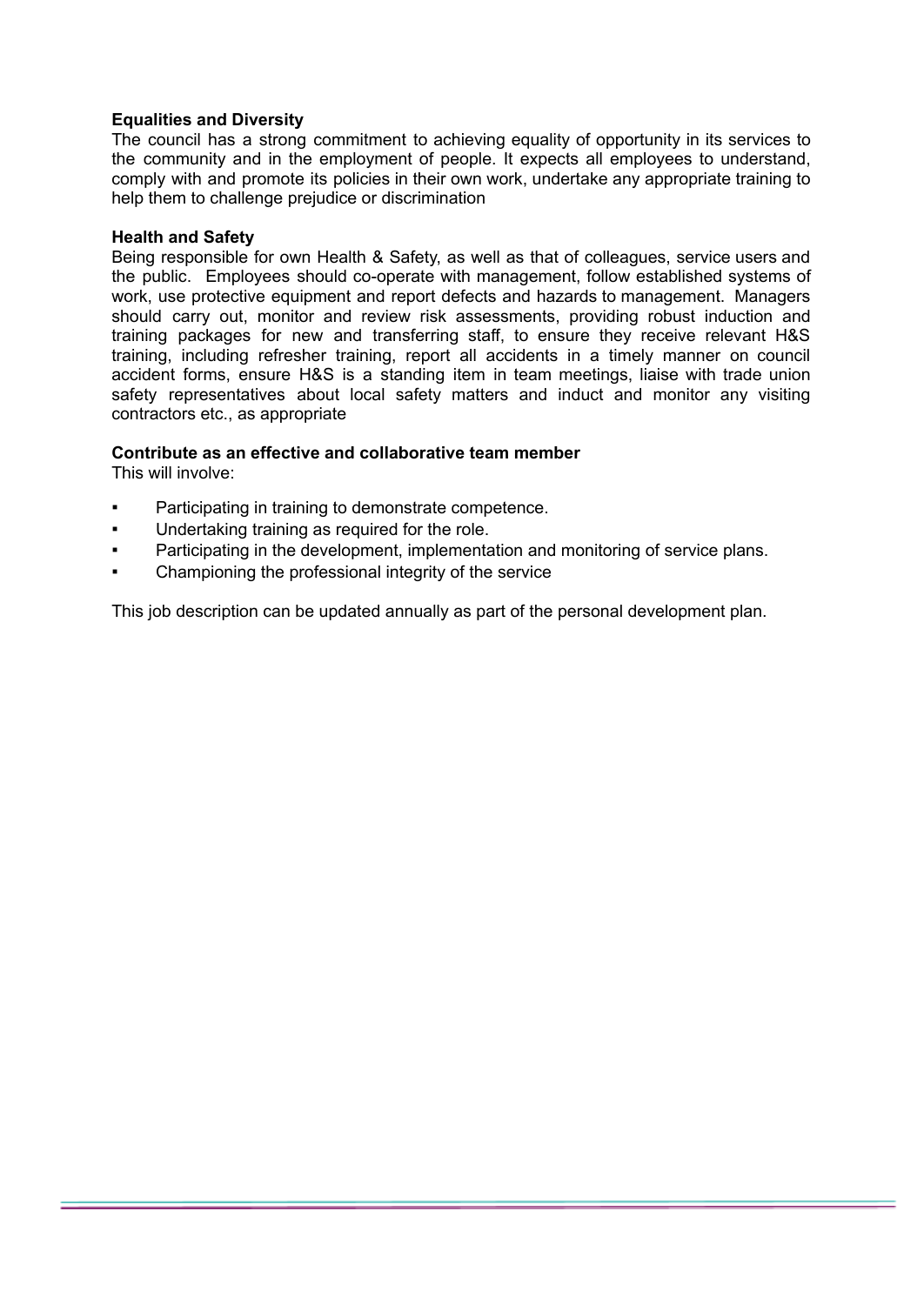# **Person Specification:** ICN+ Care Home Connector

|                                     | <b>Criteria</b>                                                                                                                                                                                                                                                                | <b>Essential</b> | <b>Desired</b> |
|-------------------------------------|--------------------------------------------------------------------------------------------------------------------------------------------------------------------------------------------------------------------------------------------------------------------------------|------------------|----------------|
| Education/<br><b>Qualifications</b> | Demonstrable commitment to<br>professional and personal development.                                                                                                                                                                                                           | V                |                |
|                                     | Trained in motivational coaching and/or<br>interviewing. (training can be provided)                                                                                                                                                                                            |                  |                |
| <b>Skills/Abilities</b>             | Interpersonal skills that enable you to<br>work with people at all levels, motivate<br>others, build strong working relationships<br>and influence/change people's attitudes<br>when necessary.                                                                                |                  |                |
|                                     | Commitment to partnership working,<br>including ability to work cooperatively<br>with GPs, colleagues and other<br>stakeholders.                                                                                                                                               |                  |                |
|                                     | Excellent coordination and organisational<br>skills, including ability to prioritise and<br>plan own workload, manage multiple<br>tasks and work to tight deadlines.                                                                                                           |                  |                |
|                                     | Strong communication skills (listening,<br>verbal and written) that enable you to<br>inform and advise others clearly, and<br>communicate with a variety of audiences<br>including clients, health and care<br>professionals, commissioners and other<br>organisations' staff. |                  |                |
|                                     | Ability to understand and manage diverse<br>and complex client needs                                                                                                                                                                                                           |                  |                |
|                                     | Demonstrable understanding and<br>experience of the person-centred<br>approach to supporting people enabling<br>and empowering them and promoting<br>independence                                                                                                              |                  |                |
|                                     | Ability to understand and manage<br>professional boundaries.                                                                                                                                                                                                                   | V                |                |
| <b>Experience</b>                   | Demonstrable experience of working with<br>people with health and social care needs,<br>or community-based work with socially                                                                                                                                                  |                  |                |

Ē.